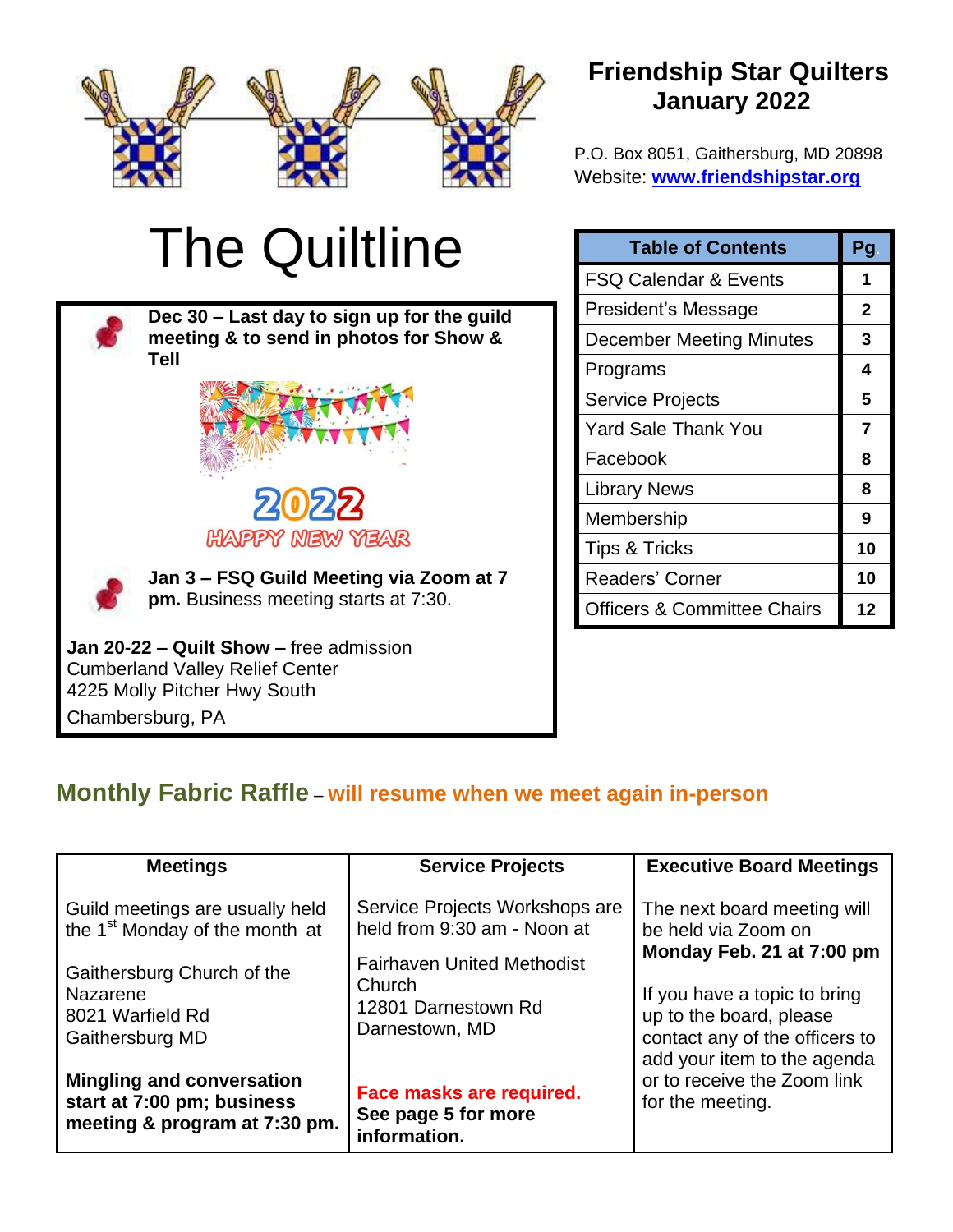

"If I had my way, I'd remove January from the calendar altogether and have an extra July instead."

## **- Roald Dahl**

I looked at my little part of the newsletter from last year, and... not much has changed!

Despite my dislike of January weather, I do like the illusion of a fresh start. I accidentally found my "what I would like to accomplish this year" list from 2021, and to my surprise, despite not having looked at it during the year, I'd actually gotten much of what was on the list done. There is a certain power just in writing a list. This year, I'm going all in and making a vision board.

Also from last year - organizing the stash! This year I signed up for a de-cluttering challenge at Just Get It Done Quilts:<https://www.justgetitdonequilts.com/declutterchallenge>

It's free, so join me if your sewing room could use a little help.

Also from last year - finishing UFOs! I signed up for the Stashbusters UFO Challenge (although I still need to find a couple of fat quarters to send in for sign-up) and plan to actually start making a list (remember the power of a list?) of the UFOs I have in the New Year.

And last but not least - Challenges! I loved my mini-group challenges this year and what I got done in Project Quilting. The New Year for Project Quilting starts in January at <https://kimlapacek.com/project-quilting>

Unfortunately, COVID is still hanging on from last year. This year, I'm happy my family is vaccinated and boosted, and that my youngest can (so far at least) go to school in person.

I wish you all the best in this coming year, and always.

Yours in Quilting,

Michele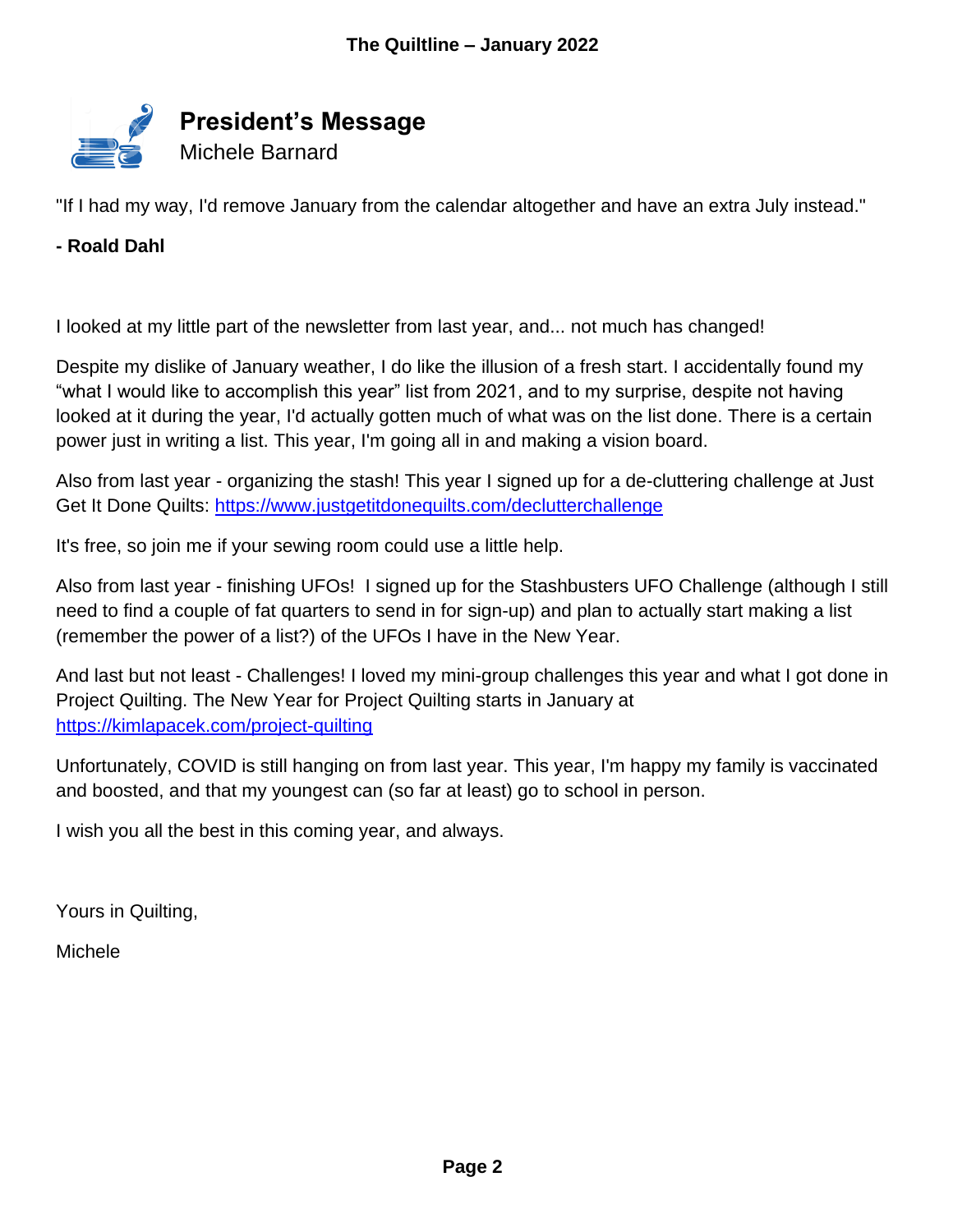

# **December Guild Minutes**

Peggy Weidman

President Michele Barnard called the meeting to order at 7:30 PM and asked everyone to mute their lines if not speaking. She then asked any new members to introduce themselves and there was no response.

**Meeting Minutes:** The November FSQ Meeting Minutes were approved as submitted.

#### **Treasurer's Report – Kathy Swartz**

Kathy was unable to attend but told Michele she had nothing to report.

#### **ANNOUNCEMENTS**

The next Executive Board Meeting is Monday, December 13, 2021 at 7 PM by Zoom. Anyone interested in attending is welcome. Contact one of the officers if you wish to attend.

#### **COMMITTEE REPORTS**

#### **Membership Chair – Brenda Knopp**

Brenda reported that we now have 105 Members.

#### **Service Projects – Anne Weaver and Nancy Brennan**

Anne reported that as of June 1 2021, service projects has donated 305 quilts, 272 preemie quilts (old small-sized ones), 100 preemie hats, 163 pillow cases and 80 placemats. She thanked everyone for participating in the program There are still about 200 old preemie quilts to be given away. They are only collecting the new sized ones that are 30-34 inches square, no batting.

#### **Program – Cathy Miller**

Cathy introduced the December speaker Veruschka Zarate.

#### **Program Speaker – Veruschka Zarate "My Journey from Traditional Piecing to Paper Piecing"**

**Show and Tell –** Judy Walsh presented a slideshow of 25 quilt photos submitted by 11 guild members who described their creations.

#### **Door Prize**

The FSQ door prize gift card was won by Ellen Robinson.

#### **The meeting was adjourned at 9:40 PM**

The next meeting will take place at 7:30 PM, January 3, 2022 by Zoom. Be sure to sign up in advance when you receive the invitation.

Respectfully submitted, Peggy Weidman, Secretary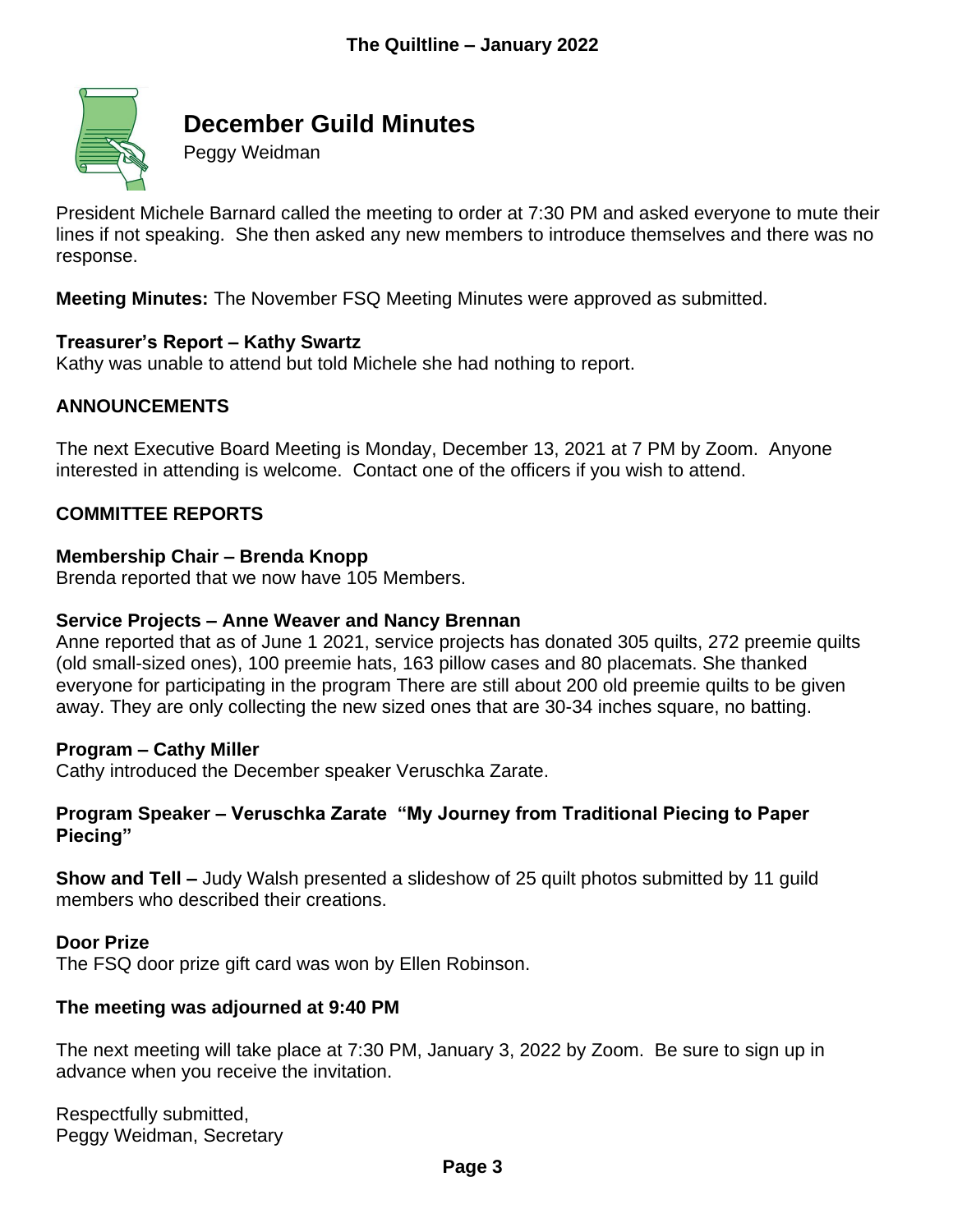

Our speaker this month is Karen Combs [\(www.karencombs.com\)](http://www.karencombs.com/) who will be presenting



**QUILTS OF ILLUSIONS** 

Explore the world of optical illusions as Karen shows you some of the wonderful quilts that she has created and shares tricks and tips how to make them. This virtual lecture is a beautiful and inspiring trunk show. There will be time for questions after the lecture.

Karen is an internationally known quilter, teacher, author and designer. Teaching since 1989, she is in high demand as a teacher who encourages her students, makes learning fun and makes the complex easy to understand! She has been nominated 3 times by students for *Quilt Teacher of the Year*.

Karen is fascinated with optical illusions and quilts; this is the subject of many of her workshops. She is the author scores of magazine articles, quilt patterns and has written 9 quilting books, among them, Optical *Illusions for Quilters*, *Combing Through Your Scraps* and *Celtic Patchwork Illusions.* She has designed over 100 fabric collections, both quilting cotton and batiks and is known for her innovative designs. She currently designs for Banyan Batiks, a division of Northcott. Karen has appeared on many quilting TV programs and has a Craftsy class, *New Directions in Tumbling Blocks*.

She has worked with Quilt Seminars at Sea for over a decade, teaching her quilting techniques and traveling the world.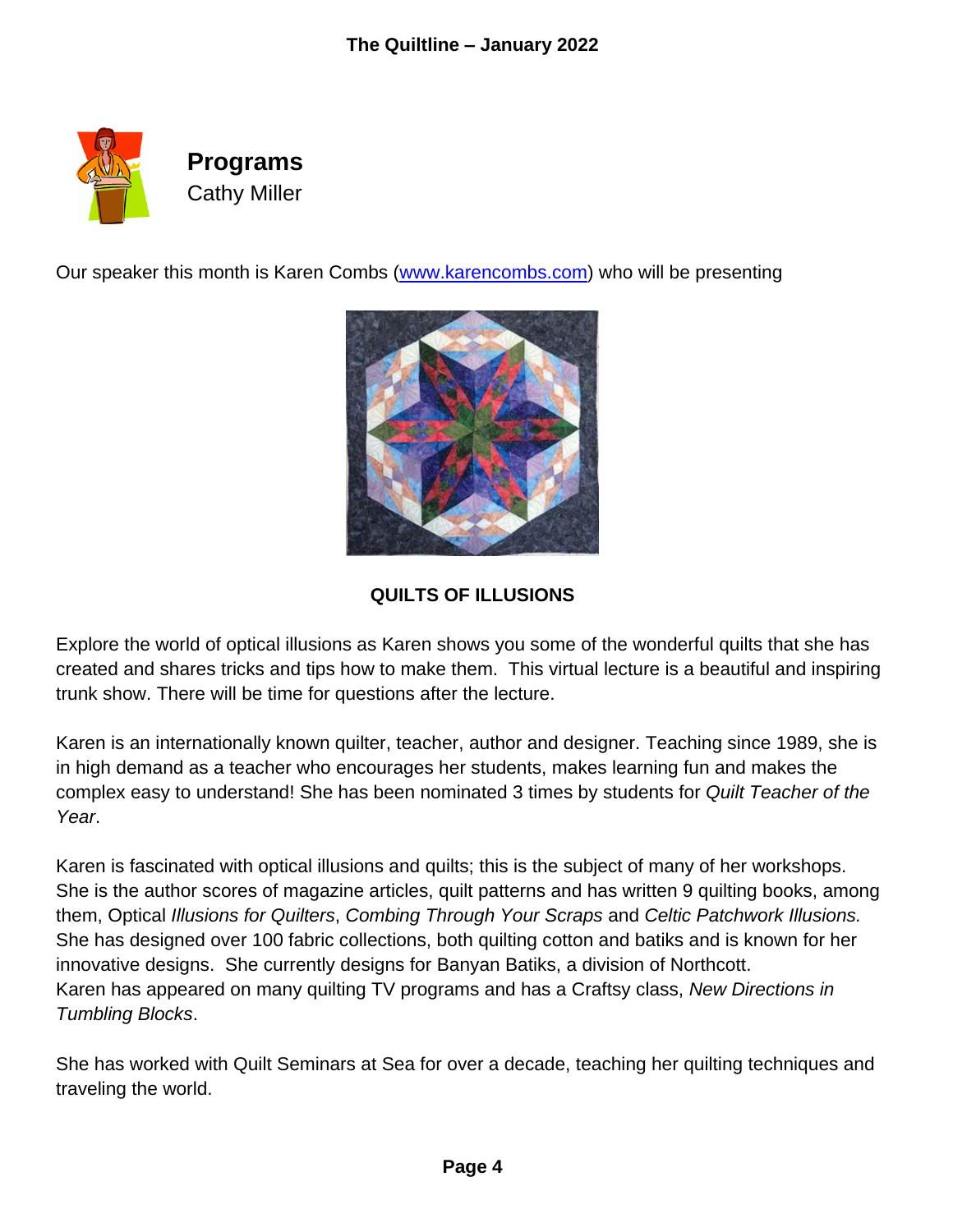## **The Quiltline – January 2022**

Karen lives in the rolling hills of middle Tennessee with her husband, Rick and cute Shih Tzu named Benji.

Karen has her books, patterns and fabric available on her website at: [www.karencombs.com](http://www.karencombs.com/) as well as her Etsy store:<https://www.etsy.com/shop/KarenCombsStudio>

You can visit her Facebook page, Instagram and YouTube Channels by clicking on the icons below.





# **Service Projects**

Anne Weaver and Nancy Brennan

Several guild members have recently asked us, "Where do the quilts (and pillowcases and preemie quilts) go?" Looking back over the years it's interesting to see that the donation locations have changed, depending on the needs of each organization. One thing that remains constant, though, is that our focus remains on bringing warmth and comfort to those who need it, especially babies and children.

We've compiled a list of where we donate currently. If you have questions about the requirements for one of the categories, or if you have a suggestion for another organization or group with which we can partner, please contact either Nance or Anne (contact details are in the membership list, or you can email [servproj@friendshipstar.org\)](mailto:servproj@friendshipstar.org).

# **Quilts:**

Comfort Cases A Wider Circle Healthy Families Montgomery (affiliated with Sheppard Pratt) Shady Grove Hospital Pediatrics Department Project Linus

# **Preemie Quilts:**

Shady Grove NICU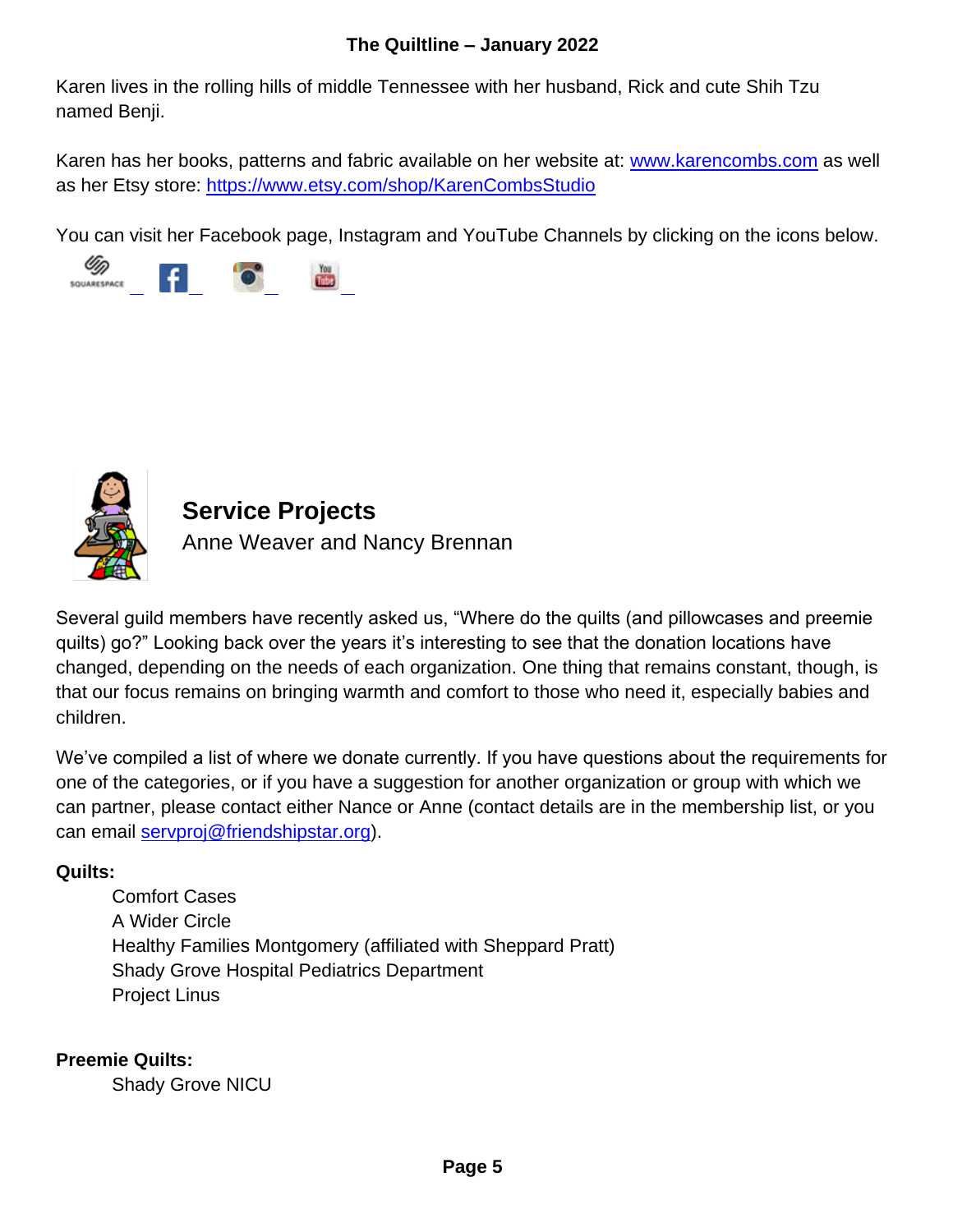## **The Quiltline – January 2022**

**Pillowcases:** to Ryan's Case for Smiles for distribution locally to: Children's Hospital

Fairfax Inova Hospital Walter Reed National Military Medical Center

## **Placemats:**

A Wider Circle Iona House



Interested in joining us for a daytime workshop? Our next meetings will be on **Thursday, January 6 th and Thursday, January 27th**, from 9:30 am until noon, at Fairhaven United Methodist Church, 12801 Darnestown Road, about ½ mile west of Quince Orchard High School.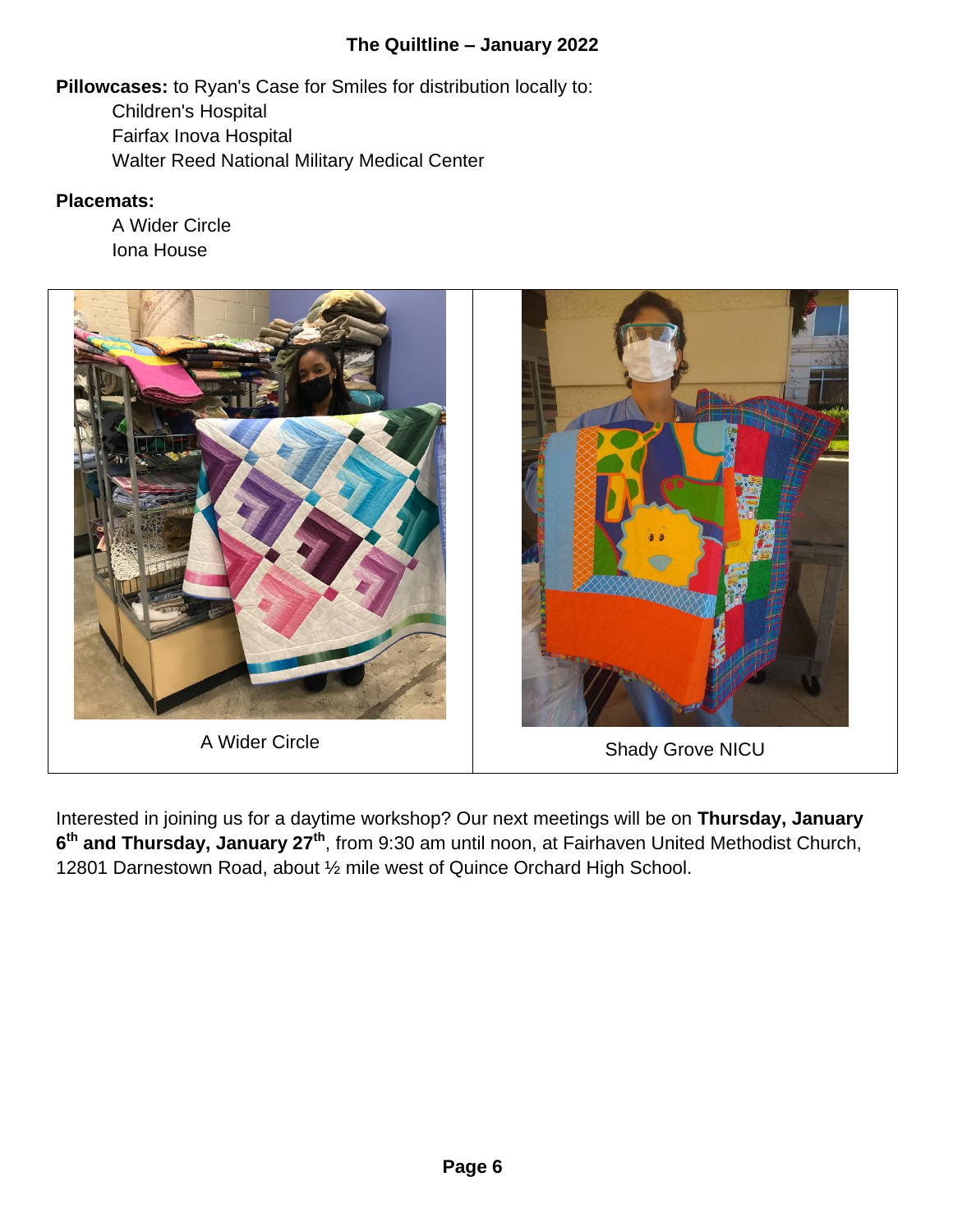

# **Yard Sale Thank You**

**The Yard Sale Committee**: Wendy Bauman, Mary Anne Bruce, Carmen Contreras-Sesvold, Jennifer Rossmere and Peggy Weidman

Happy New Year and we hope you are planning what to do with all the treasures you found at the Yard Sale. If you find some treasures you no longer want, remember we will have another Yard Sale in June.

Thank you for all of your generous donations for the last Yard Sale. There were many leftovers after the sale ended. Carmen has agreed to store some of these leftovers and we continue to thank her.

The Yard Sale Committee had two Yard Sale "donation sorting" events and worked hard to thoughtfully donate items to other charities for their sewing/quilting endeavors. A list of some of the organizations that received items is as follows:

- FSQ Service Projects
- Nimble Fingers Service Projects
- Quilts of Valor
- Project Linus
- The Navajo Project
- SCRAP Creative Reuse uses donated sewing/art supplies to teach children in Baltimore to tap into their creativity<https://baltimore.scrapcreativereuse.org/>
- Days for Girls
- Tutwiler Quilters selling quilted items is a way for the women of the Tutwiler, Mississippi community to make their own money <https://www.tutwilercommunityeducationcenter.org/blank-page-2>
- Friends of the Library, Montgomery County
- Social Justice Sewing Academy [www.sjsacademy.org](http://www.sjsacademy.org/)

The Yard Sale Committee is going to take a little, well deserved rest and will let you know when we will start accepting items for the June 2022 Yard Sale.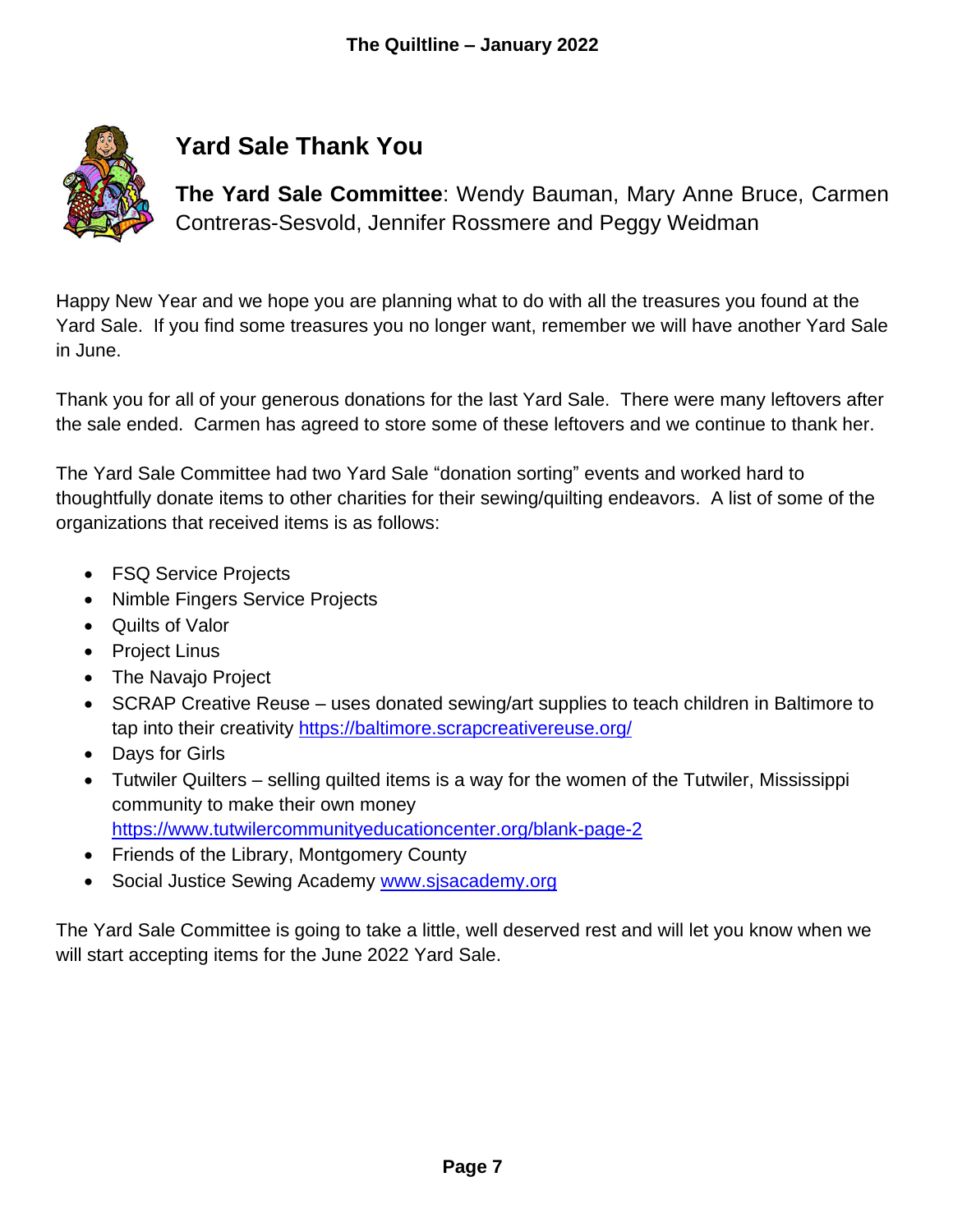

Did you know that FSQ has a Facebook page? If you are on FB, why not like our page: [https:// facebook.com/FriendshipStarQuilters/?](http://www.facebook.com/FriendshipStarQuilters/)

If you aren't on Facebook, the page is "public" so you can still view it just by going to the link above.

We will be posting meeting reminders and other items that might interest to you. If there is something you think might be interesting to others - quilting related of course - please contact us and we will get it posted [\(facebook@friendshipstar.org\)](mailto:facebook@friendshipstar.org).



**Library News** Rosie Hormuth and Liz Lawrence

The library is open for all FSQ in-person meetings! Please drop by our tables, page through a few books, and make a couple selections to take home for a month. We have lots to inspire and get your creativity flowing.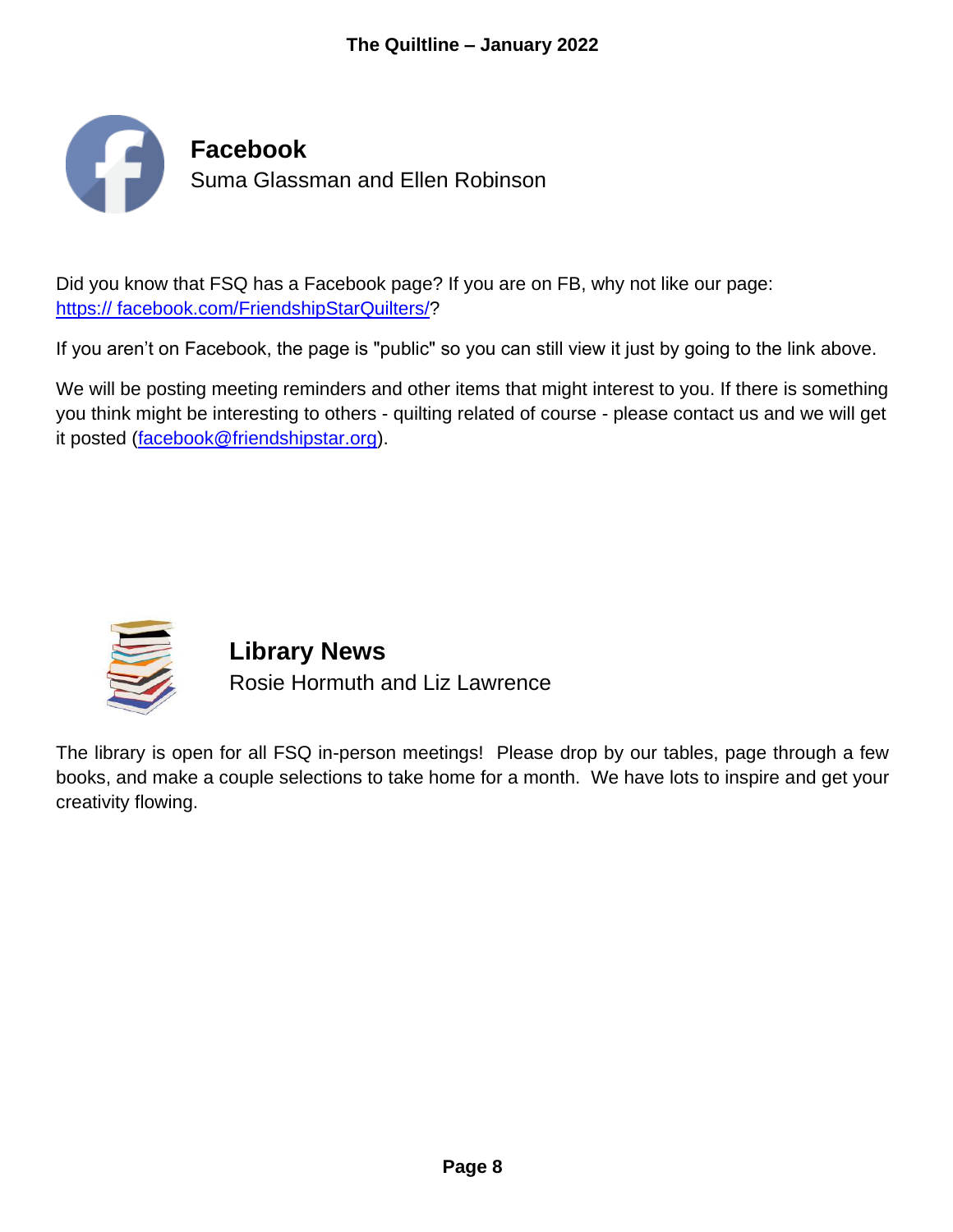

**Membership** Brenda Knopp

Hi!

Happy New Year! At least we were able to meet in person a couple months in 2021. 2022 is not starting out the best but we planned for this since we will not be meeting in person until March. I look forward to seeing everyone on Zoom this month!

I am still accepting membership renewals and always accepting new membership in general.

Cheers to everyone and Happy New Year!

Looking forward to seeing everyone in their respective boxes!

Brenda Knopp Membership Chair





# **January Birthdays**

| <b>Rosemary Hormuth</b>  | Jan 1  |
|--------------------------|--------|
| Colleen Biasco           | Jan 4  |
| <b>Holly Trotter</b>     | Jan 7  |
| Jan Baweja               | Jan 10 |
| Linda Gordon             | Jan 11 |
| Lynn Stieber             | Jan 19 |
| <b>Judy Chandler</b>     | Jan 22 |
| <b>Elizabeth Brodsky</b> | Jan 26 |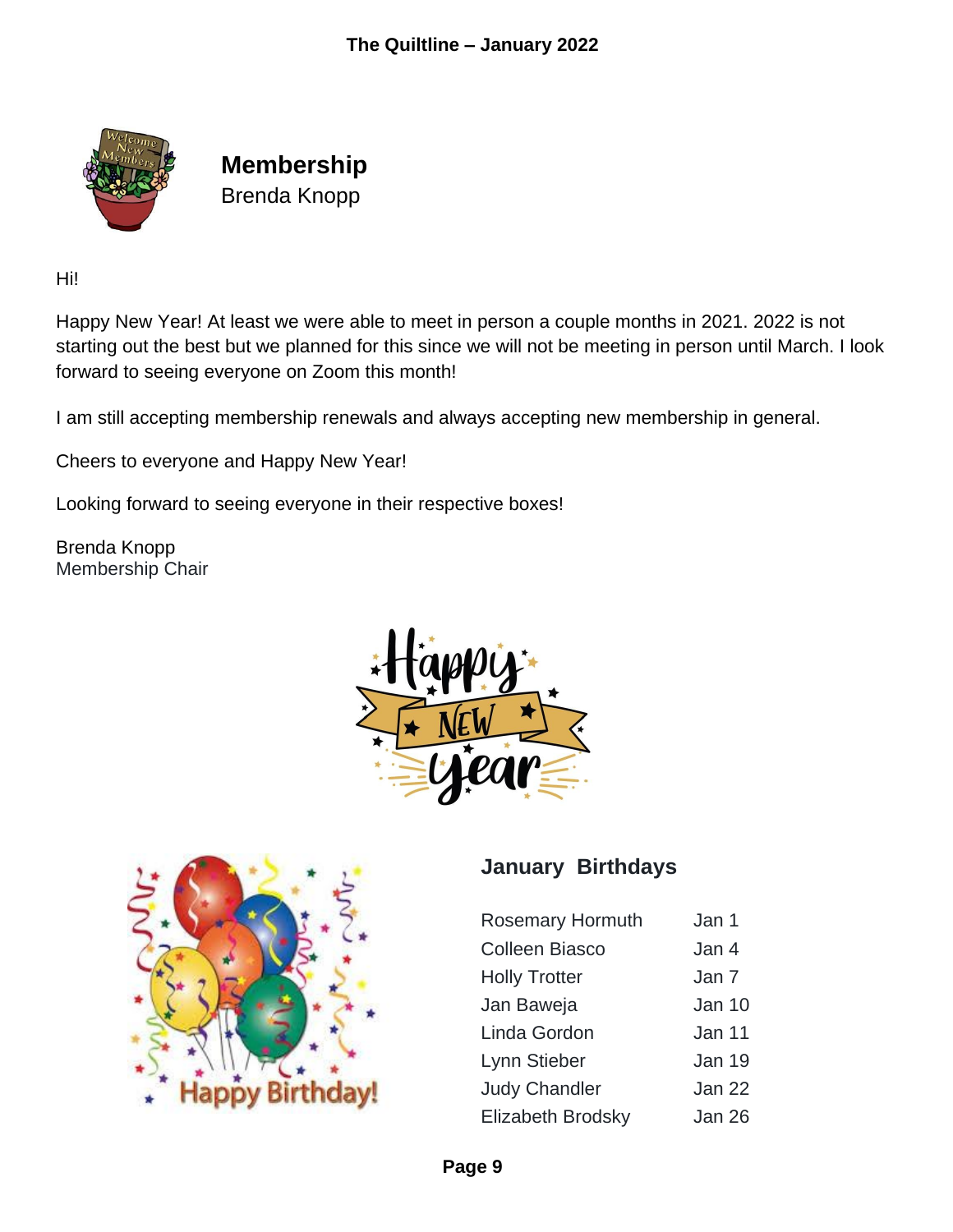

**Tips & Tricks** Cathy Miller

While looking for speakers I came across this tool and had never heard of it. I though others would be interested too.

It's a presser foot designed by a quilter (Sandy Chandler - aka Lawhon) for quilters, and is adaptable for many sewing machine brands.

<https://www.amazon.com/Curve-Master-CM008-Presser-Foot/dp/B002Y19J3W>

*All members are invited to contribute to this column. Please share a sewing/quilting tip you've found helpful by sending in a brief write-up for our next newsletter.*



**Readers' Corner** Nicki Lynch

I love libraries. When I first joined FSQ, it was meeting in the Gaithersburg Public Library. I've spent many happy hours roaming (and getting books from) libraries. Then COVID-19 hit and the libraries all closed and we stayed home.

But by then, I had discovered another joy the library had to offer – apps that let me search and check out e-books, magazines, movies, and music without going to the physical library or the library website. Our local library has all three apps available for us.

First, you must have a library card. It can be from any county in Maryland, D.C., or Northern Virginia (we have reciprocity). Along with your library card number, you will need a login PIN. If you don't have a PIN, you will need to create one at the library website under "Log In to My Account." These apps are available in the app store on your tablet or phone. Just search for "Overdrive", "Hoopla", or "Libby" to download them to your device. Libby may not be available for all Android devices.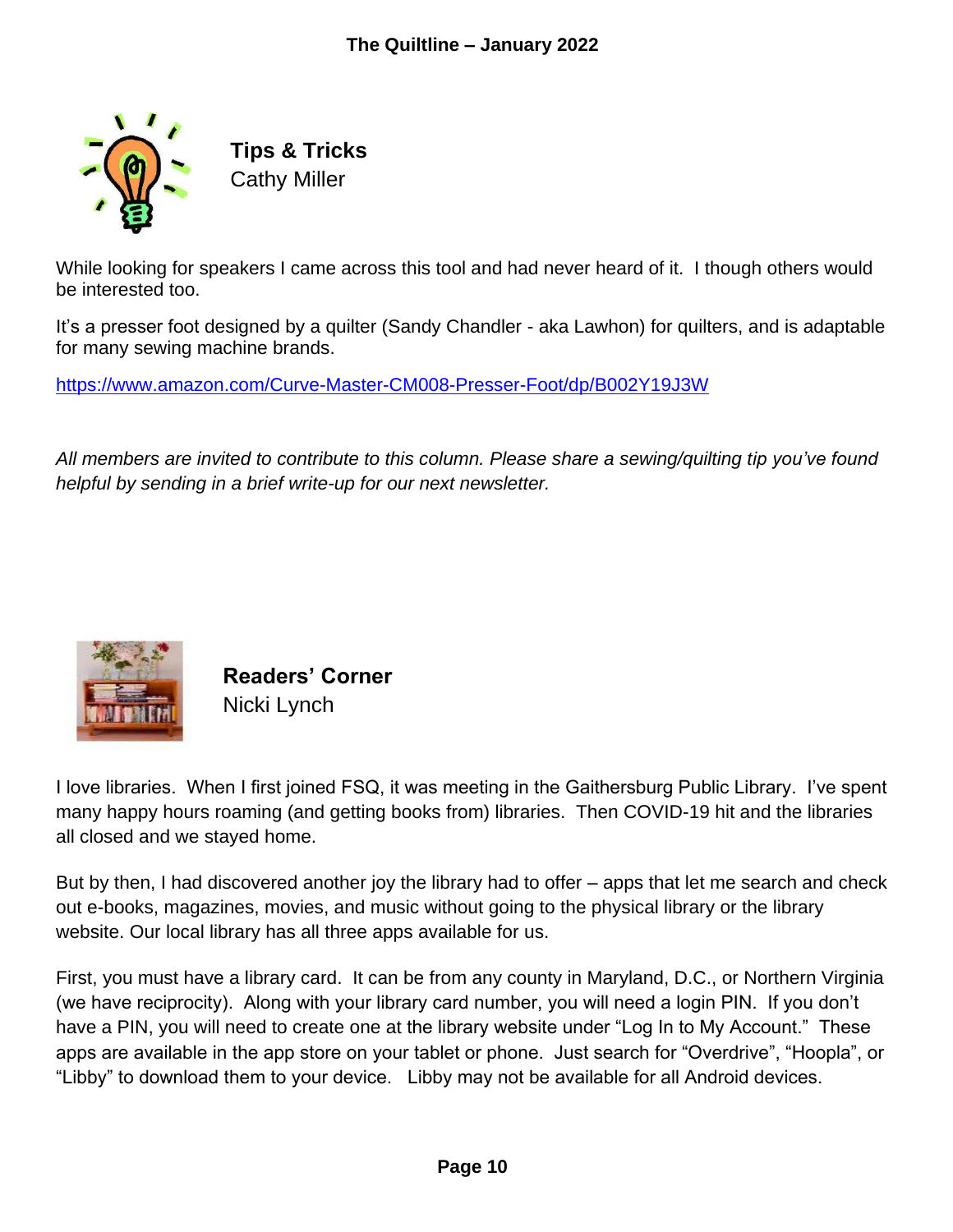## **The Quiltline – January 2022**

**Overdrive** and **Libby** access e-books, magazines, comics, and audio books in the Montgomery County library system. Both apps can be used to search for items and can put a hold on an e-book or audiobook. While both access magazines, Overdrive downloads magazines in the browser, while Libby downloads magazines into the app. Both apps can change the font size, typeface, and background color in e-books. I prefer Libby for magazines, despite the slow loading, as it has a special feature for magazines. In the middle of the bottom control bar, there is a circle with a page icon. By tapping the icon, the page is enlarged, one article at a time.

**Hoopla!** is a wonderful app for e-books, audio books, comics, movies, and music. The separate from the Montgomery County library collection of electronic material available is extensive and continually updated. One major advantage of Hoopla is all materials are *available immediately.* I've discovered new (to me) authors and rediscovered authors I read years ago, most unavailable in the Montgomery County library. The searches can be filtered; the fonts and background customized. One limitation to Hoopla is that only ten items can be downloaded per calendar month. Unlike the library, returning an item does not increase the number of loans allowed. To log in to Hoopla, you will need to identify the country and library, along with your library card number and create a PIN for Hoopla (make sure to write the PIN down).

So in these cold winter days, I hope you will give one or more of these apps a look and enjoy our public library.

*All members are invited to contribute to this column. Please share some of the books or authors you've enjoyed by sending in a brief write-up for our next newsletter.*